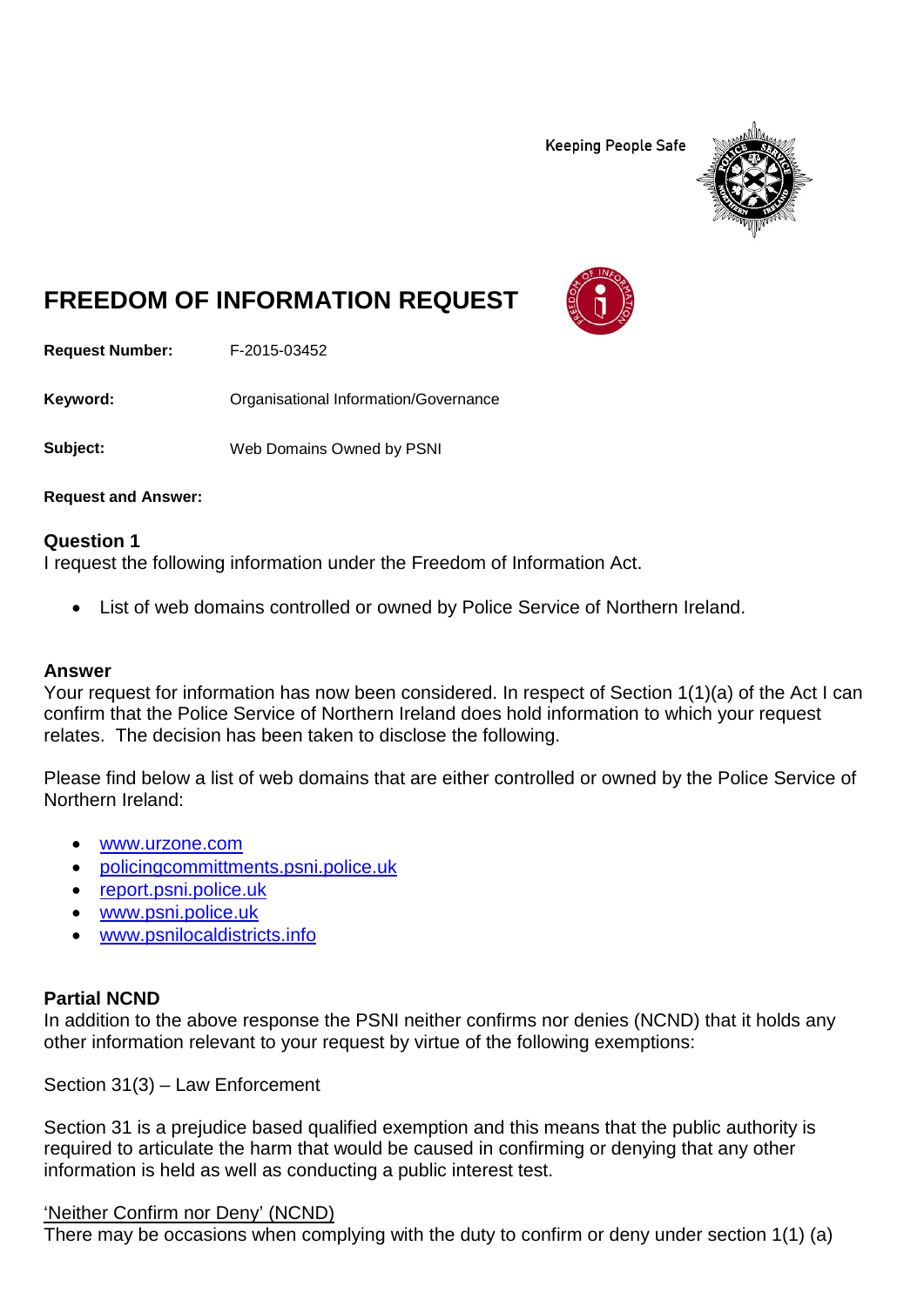would in itself disclose sensitive or potentially damaging information that falls under an exemption. In these circumstances, the Act allows a public authority to respond by refusing to confirm or deny whether it holds the requested information.

The decision to issue a 'neither confirm nor deny' response is not affected by whether we do or do not hold the information but relates to the consequences of confirming or denying the information is held. The starting point and main focus in most cases will be theoretical considerations about the consequences of confirming or denying that a particular type of information is held. The decision to neither confirm nor deny is separate from a decision not to disclose information and needs to be taken entirely on its own merits.

PSNI follow the Information Commissioner's Guidance in relation to 'NCND' and you may find it helpful to refer to this at the following link:

[https://ico.org.uk/media/for](https://ico.org.uk/media/for-organisations/documents/1166/when_to_refuse_to_confirm_or_deny_section_1_foia.pdf)organisations/documents/1166/when to refuse to confirm or deny section 1 foia.pdf

### **Harm**

The public expect police forces and other law enforcement agencies to use all powers and tactics available to them to aid in the prevention and detection crime and to maintain public safety.

To confirm or deny that any other information is held would prejudice the prevention and detection of crime and would identify the level of policing and resources that may or may not be assigned utilising web domains. This would compromise any tactics that may or may not be used by the PSNI, providing useful information that would enable those wishing to circumvent those arrangements, to form an assessment of the level of capability within the PSNI.

#### **Public Interest Test**

Factors favouring confirmation or denial that any other information is held

To confirm or deny that any other information is held would allow a greater understanding of where public funds are being allocated. In order for the PSNI to be fully transparent and open, it is appreciated that there is a public interest in confirming or denying whether any other information is held which may infer where public money may be spent.

#### Factors against confirmation or denial that any other information is held

To confirm or deny that any other information is held would compromise the current or future law enforcement role of the PSNI. To confirm or deny any further information is held is likely to have a detrimental effect on policing resources. Policing resources and the police capability would be negatively affected and could be manipulated by those with criminal intent to obtain an advantage over any potential police tactics and capabilities. In a world where cyber crime is ever increasing it is of paramount importance to protect any further information that may or may not be held that is relevant to the request.

Irrespective of what other information is or isn't held, by applying substantive exemptions would indicate that information is held and would identify tactics Such action would undermine the law enforcement tactics which would further undermine public safety and the repercussions that could hinder the prevention or detection of crime.

## **Balance Test**

The points above highlight the merits of neither confirming, nor denying, whether any other information pertinent to this request exists. The Police Service of Northern Ireland will never divulge whether or not any other information is held if to do so would undermine our law enforcement capabilities. Whilst there is a public interest in the transparency of policing operations, resources, capabilities and providing reassurance that the PSNI is appropriately and effectively engaging with the threat from criminals, there is a very strong public interest in safeguarding the tactics that the force may or may not employ.

The public also entrust the Police Service to make appropriate decisions with regard to their